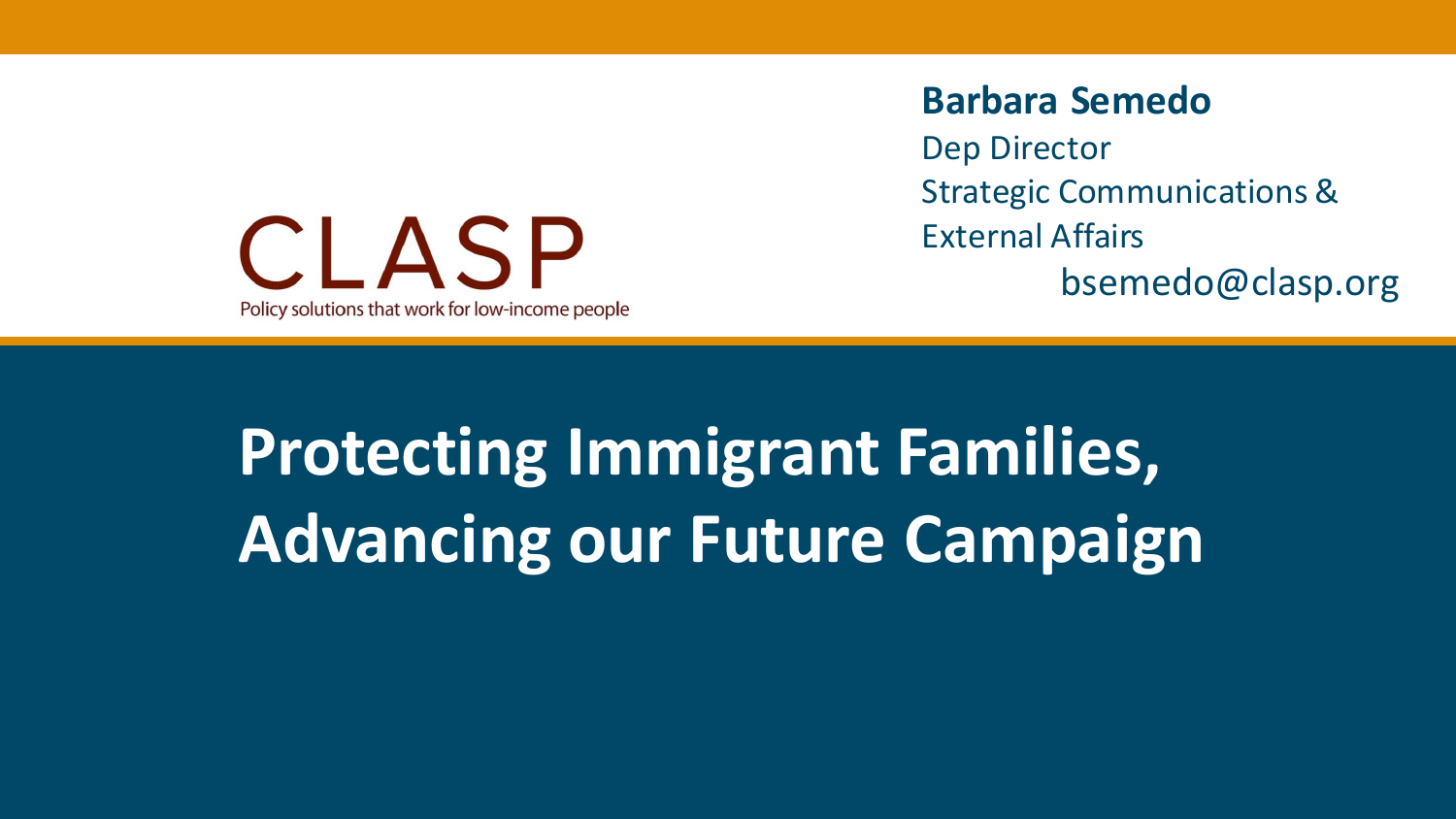# The PIF Campaign: What Difference Did We Make?

### **2018 achievements**

- **350+** Active Member organizations engaged in 36+ states
- **1,000+** media stories on public charge
- **225,000+** comments submitted
	- Vast majority in opposition
	- Hundreds of high quality comments submitted from 45+ sectors
- **4,000+** allies on listserv



**PIF Comment Tracker** 189,104 | Days Left: 1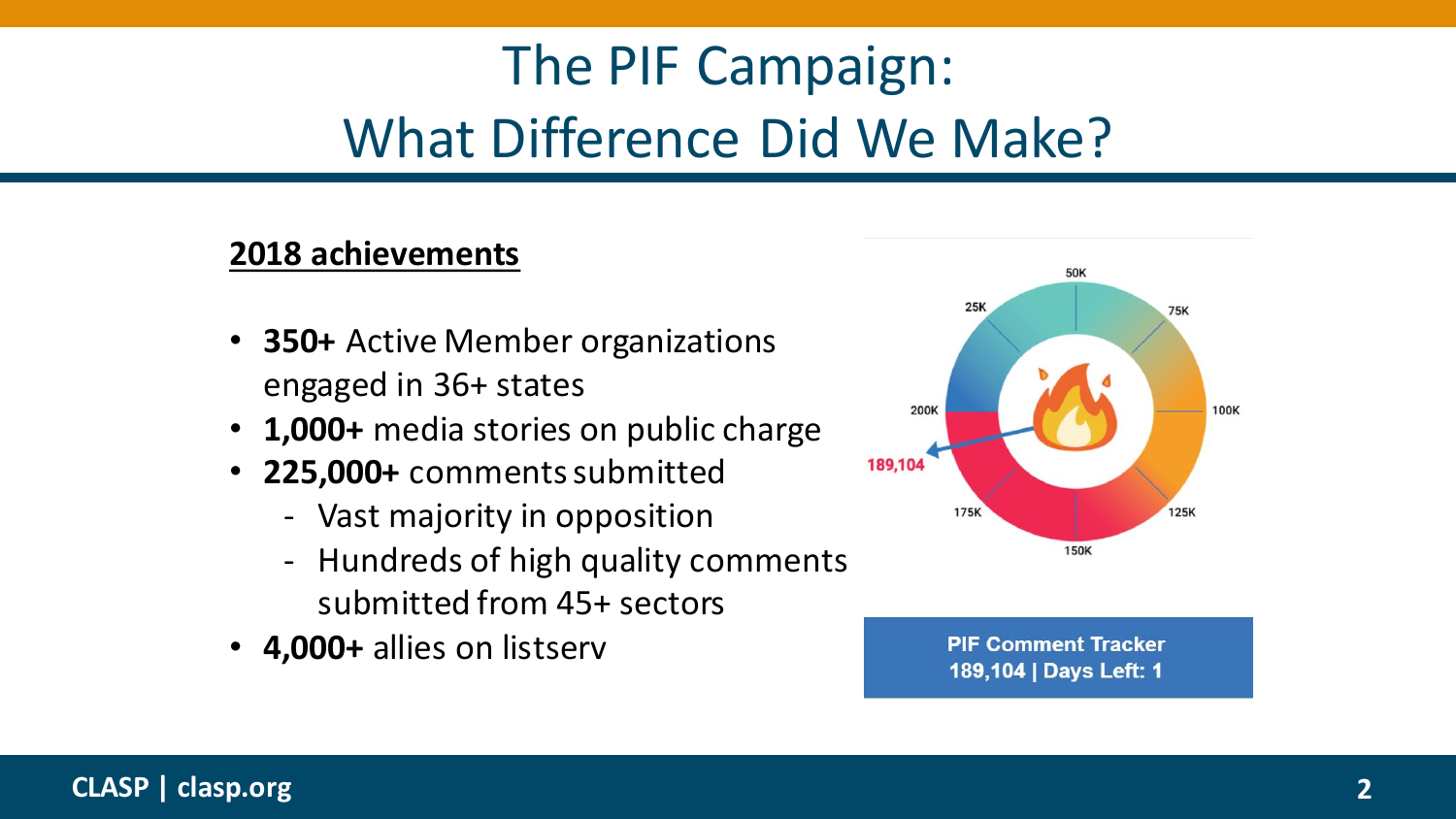# Ready? Set? PLAN!



- **Get started early**
- **Develop rapid response plan**
- **Raise the money \$\$**
	- 1. Dedicated core campaign staff
	- 2. Communications consultant and digital support
	- 3. Pass-through grants to state and local groups

**Takeaways: Start as early as possible, aggressively and creatively use preparation time, force delays and raise funds**

### <sup>3</sup> **CLASP | clasp.org 3**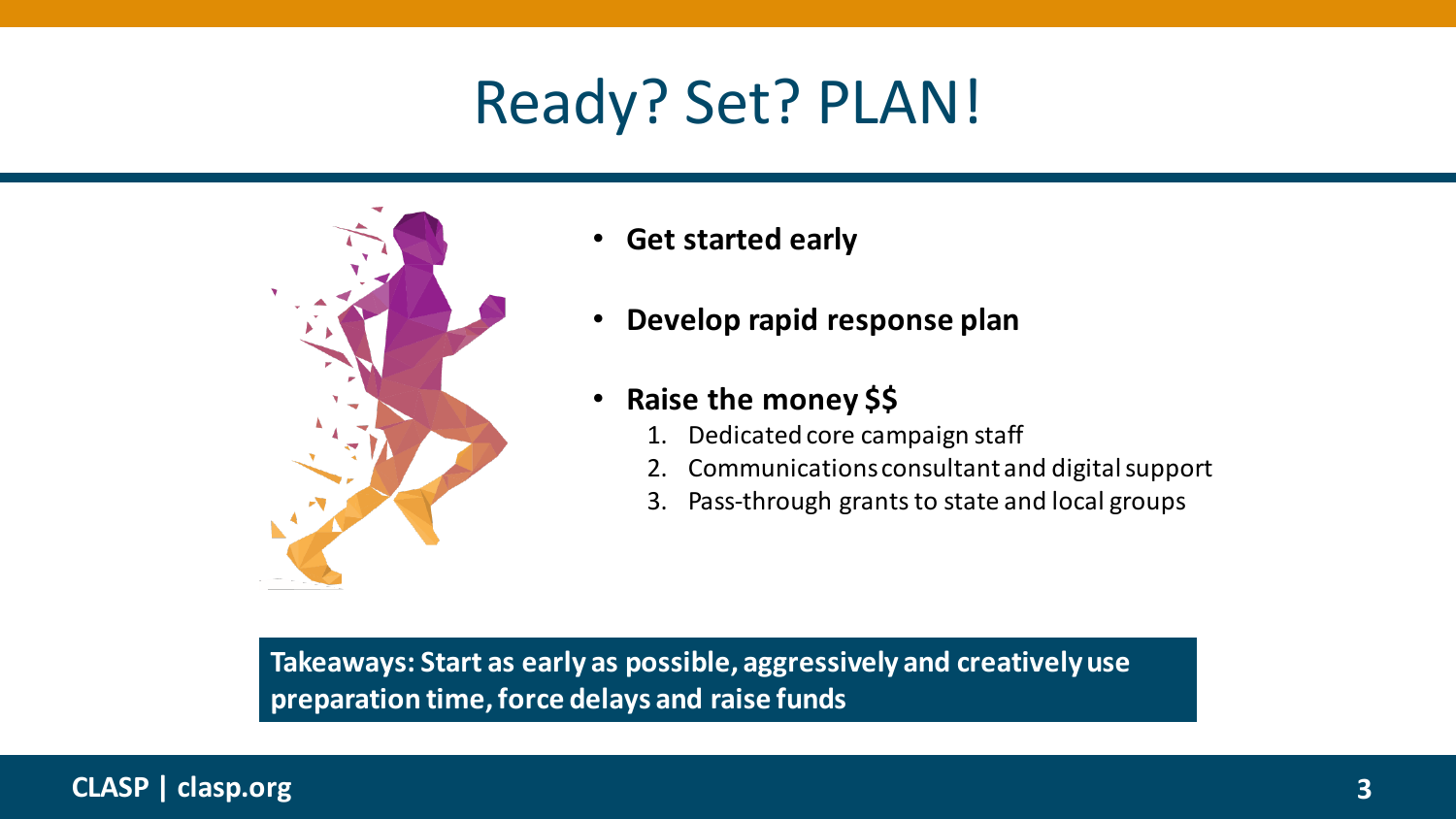# Structure

- Make it easy for groups to join the campaign, with minimal barriers to entry
- Develop a structure that can grow
- Bring in a facilitator
- Internal communications are key



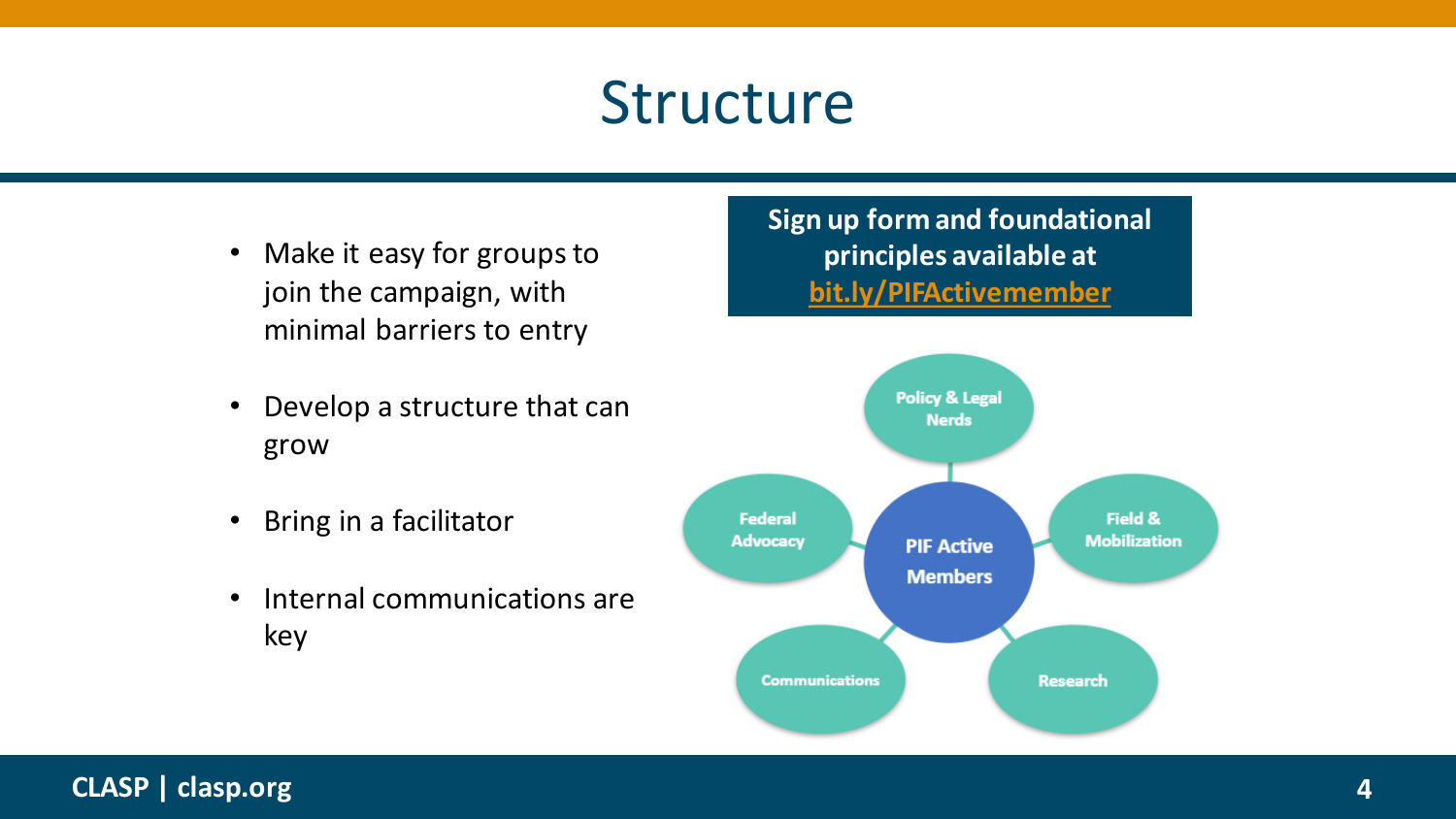### Establish A Campaign Brand

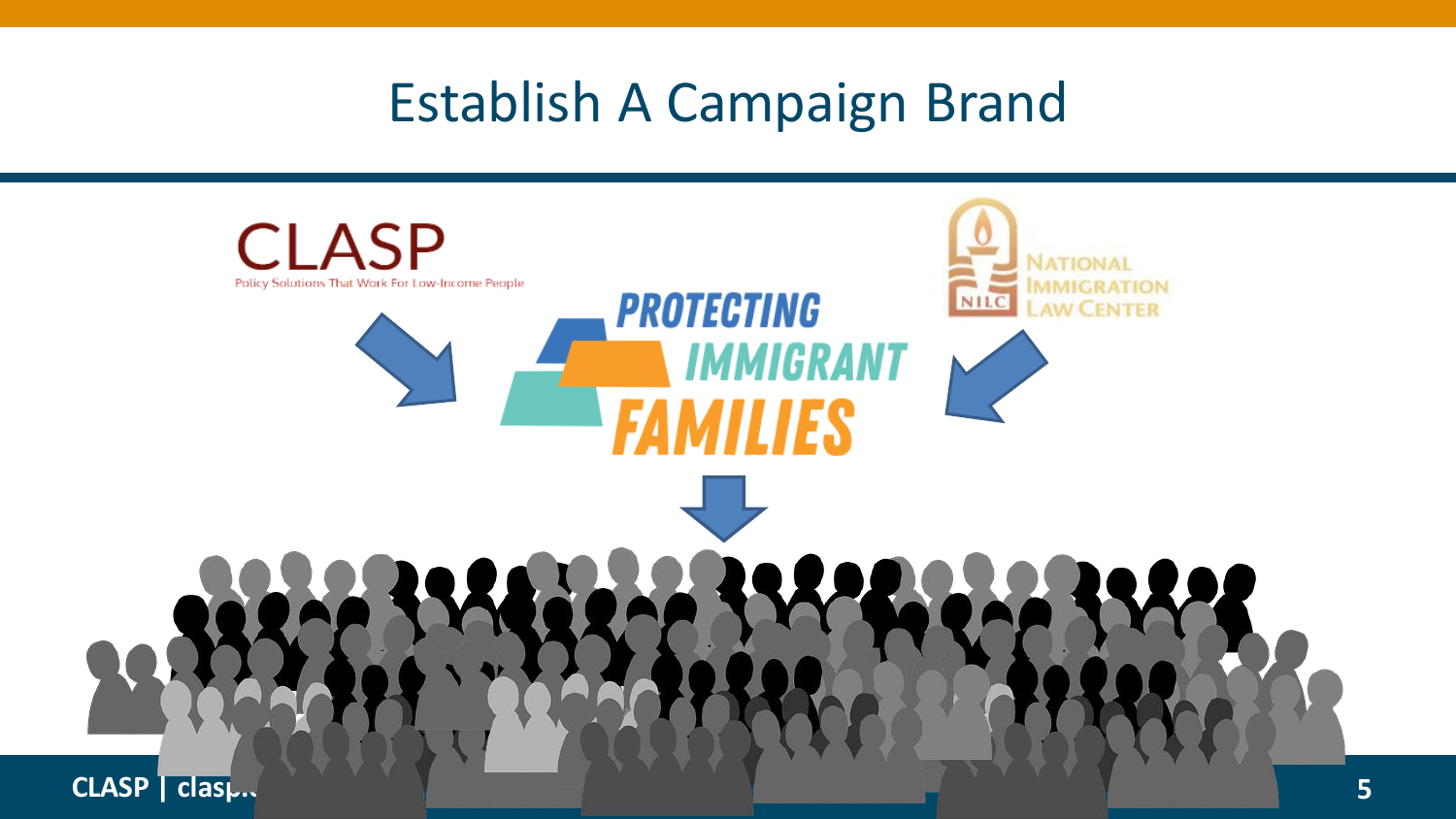## We Built A Website

• [www.protectingimmigrantfamilies.org](http://www.protectingimmigrantfamilies.org/)



#### COMMUNITY RESOURCES ANALYSIS & RESEARCH TAKE ACTION EVENTS SHARE  $(f)(\blacktriangleright)$



### **Stop Trump's Attack on Immigrant Families**

In 2017, The Protecting Immigrant Families, Advancing Our Future ("PIF") campaign was created by the Center for Law and Social Policy (CLASP) and the National Immigration Law Center (NILC) to combat the Trump Administration's attack on access to health care, nutrition, housing, and economic security programs for millions of immigrant families. Our campaign brings together leading advocates for immigrants, children, education, health, anti-hunger, anti-poverty, and faith communities. Together, we not only defend against these threats, but also work to lay the foundation for a more productive national dialogue about our immigrant tradition and our country's future.

### <sup>6</sup> **CLASP | clasp.org 6**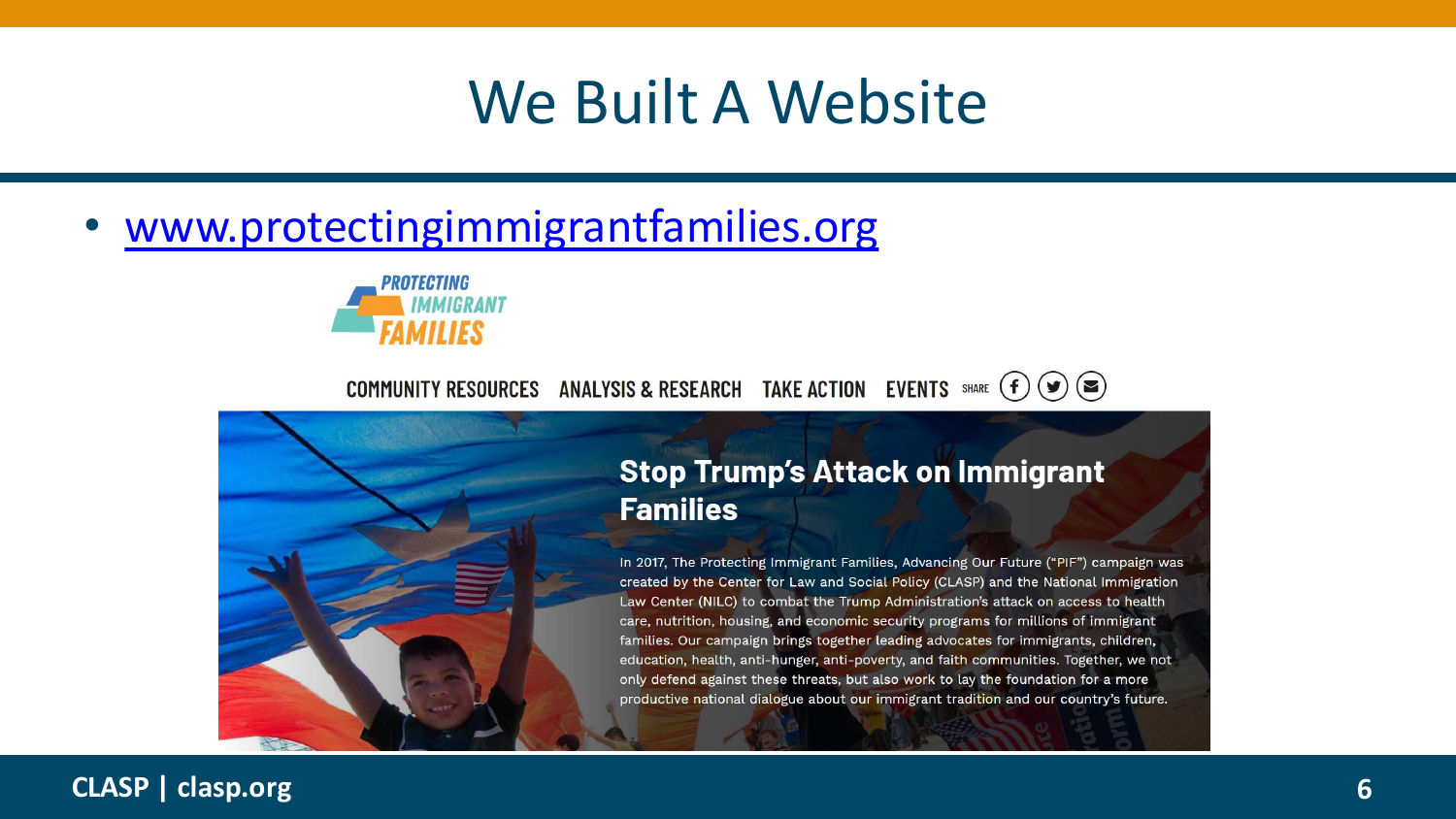# Develop A Social Media Toolkit

Create diverse content for toolkit, including social media shareables.

Twitter, Facebook, and Instagram are all important.